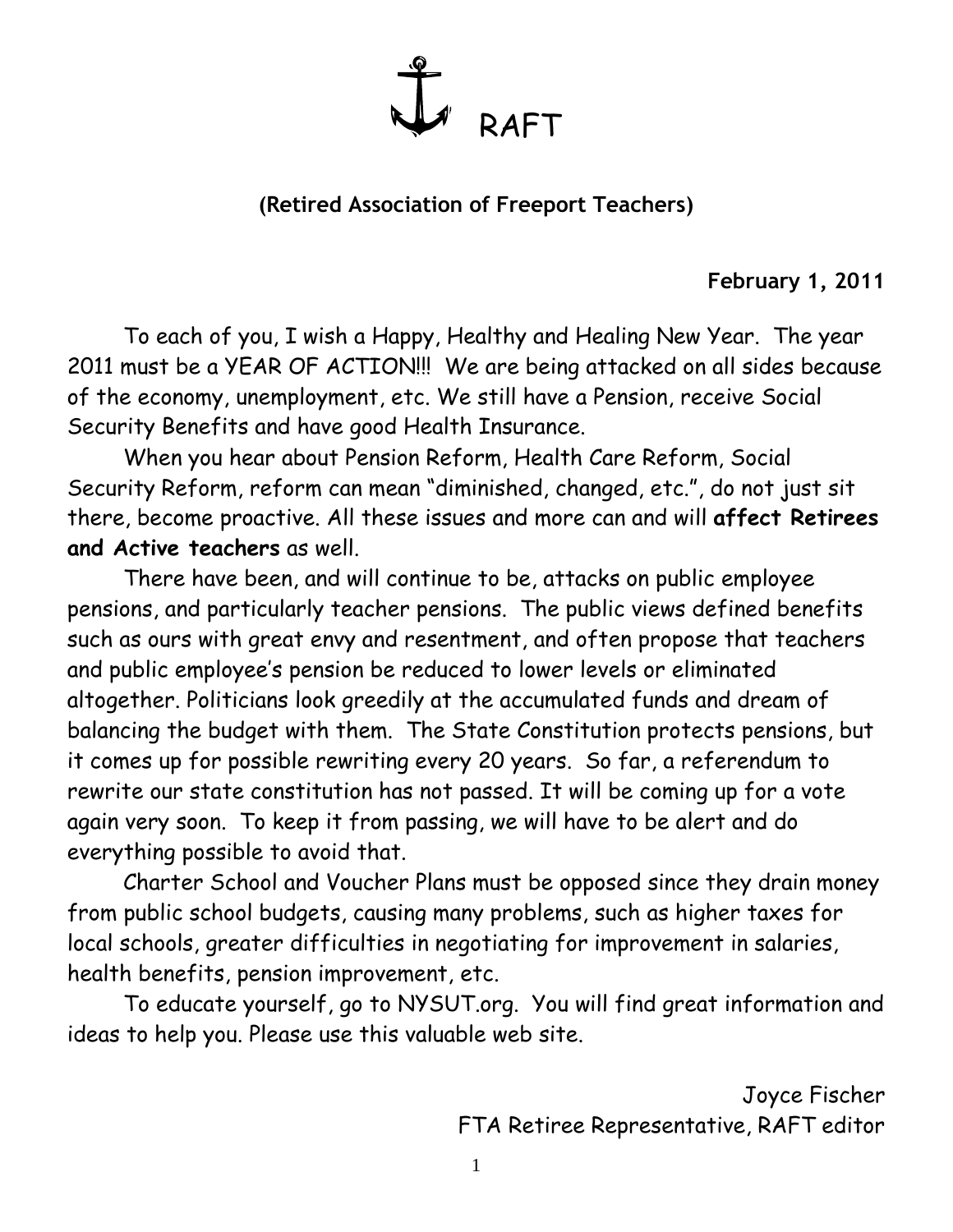

# **The following was sent to me by the FTA President, Stuart Napear – IT'S IMPORTANT. Please read it very carefully:**

There's a site called Spokeo.com that's new online. USA phone book with personal information everything from pics you've posted on FB or the web, your approximate credit scores, home value, income, age, etc. You can remove yourself by first searching for yourself on their site to find the URL of your page, then going to the Privacy button on the bottom of their page to remove yourself. I right clicked on the privacy link as you must fill in the URL of your information page to be removed. You also have to give an e-mail address so you can send back a confirmation that you wish to be removed. I used my two hotmail account. They limit how many times you can use the mail account for removal in a day. What they list for free is scary, but for \$2 someone can gain full access to your profile. Make sure your kids, spouses and other retirees know to remove themselves as well. Remember you have to click on the link in the e-mail to confirm removal. If you are listed more than once, you must remove yourself from each listing separately.

\*\*\*\*\*\*\*\*\*\*\*\*\*\*\*\*\*\*\*\*\*\*\*\*\*\*\*\*\*\*\*\*\*\*\*\*\*\*\*\*\*\*\*\*\*\*\*\*\*\*\*\*\*\*\*\*\*\*\*\*\*\*\*\*\*\*\*\*\*\*



#### **News from our members**

It is with deep regret and profound sadness, that I inform the membership of the passing of **David Taub**, husband of **Mireille Taub** (Giblyn 6/02) December 25<sup>th</sup>. Born in Paris in 1932; survived the Holocaust as a hidden child, came to the US in 1959 after marrying the great love of his life, the former Mireille Shyko, his wife of 51 years who survives him; resident of Freeport since 1968. Proud father of Elizabeth and Rick Breslow, Peter Taub and Bill and Janice Taub. Devoted grandfather/"Papa" to Sam Breslow and Sydney and Dylan Taub. Sales engineer, bon vivant, linguist, punster, raconteur. Lover of classical music, fine art and food, oenophile and finest mind of the  $19^{th}$ , 20<sup>th</sup> and 21<sup>st</sup> centuries. Memorial contributions may be made to the Holocaust and Tolerance Center of Nassau County, 100 crescent Beach Road, NY 11542, Attn" Sara Cushman for David Taub Memorial.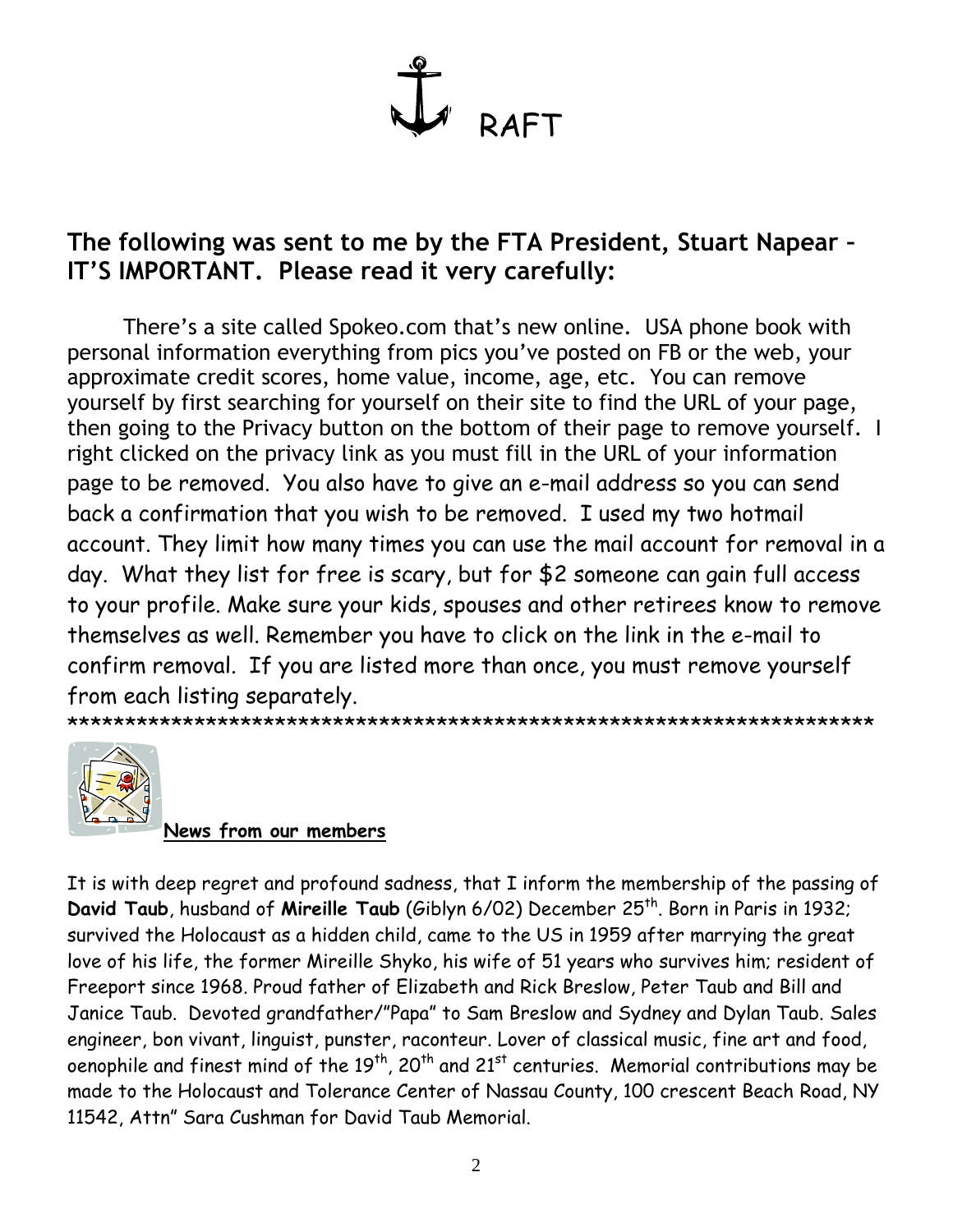

# Impact of Repealing the NEW Health Care Reform Law

The following is a list of some of the significant consequences we face if the New Health Care Reform Law is repealed:

## Repeal of Protections Against Insurance Company Abuses

- Would eliminate the ban on discrimination on the basis of pre-existing conditions
- Would eliminate the van on annual and lifetime limits
- Would eliminate the ban on rescissions
- Would eliminate other consumer protections (soaring insurance costs)

## Repeal of Benefits for Seniors

- Would increased drug costs for seniors
- Would deny seniors new preventative care and other benefits
- Would increase retiree health care costs for employers

## **Medicare Reminder**

Starting in 2011, consumers who have Original Medicare will no longer pay coinsurance or a deductible for certain preventive care services recommended by the U.S. Preventive Services Task Force. Recommended services, which are 100 percent covered include:

- Diabetes screening
- Medical nutritional therapy
- Blood tests for heart disease
- Bone mass measurement
- Screening mammograms
- Pap smears, pelvic exams and clinical breast exams
- Colon cancer screening (fecal occult blood test, flexible sigmoidoscopy and colonoscopy)
- Prostate cancer screening (PSA test)
- $\bullet$  Flu shot
- Pneumonia vaccine
- Hepatitis B vaccine
- Annual wellness visit

Learn more about coverage of preventive services at www.Medicareinteractive.org.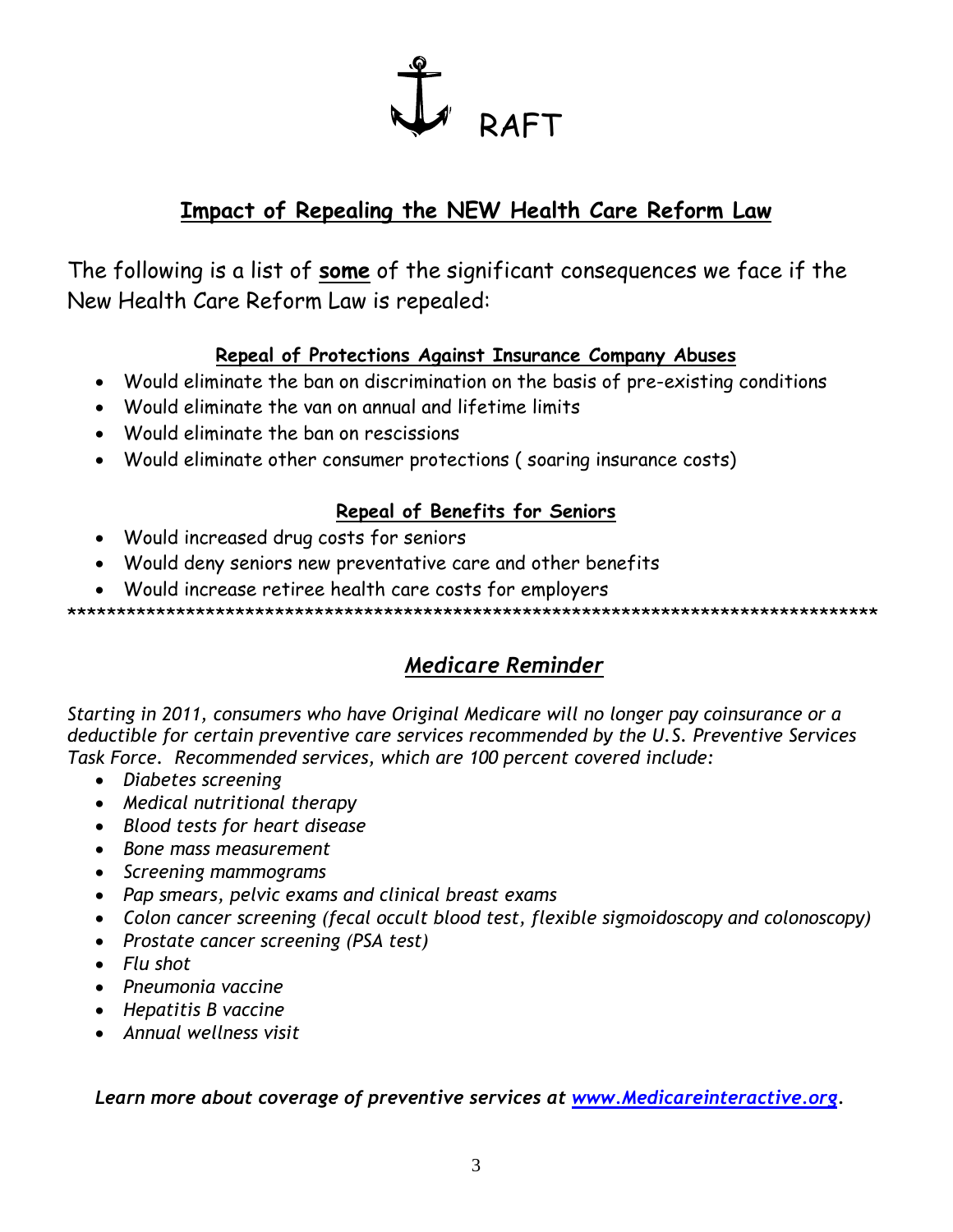# RAFT

## **HOW DO YOU BECOME A BETTER INFORMED AND EDUCATED RETIREE?????**

You can attend bi-monthly meetings of RC#18, and/or CORTLI (Coalition of Retired Teachers of Long Island). By attending these meetings, you will arm yourself with the information and tools you will need in order to keep yourself updated, aware and involved.

### **CORTI RC#18**

| March 14 - Woodbury | March 21      |
|---------------------|---------------|
| April 11 - Woodbury | <b>May 16</b> |
| May 9 - Hauppauge   | June 20       |
| June 13 - Hauppauge |               |

If you are interested in attending any of the above meetings, please e-mail me for directions. The meetings are from 10:00 am until 12 noon.

\*\*\*\*\*\*\*\*\*\*\*\*\*\*\*\*\*\*\*\*\*\*\*\*\*\*\*\*\*\*\*\*\*\*\*\*\*\*\*\*\*\*\*\*\*\*\*\*\*\*\*\*\*\*\*\*\*\*\*\*\*\*\*\*\*\*\*\*\*\*\*\*\*\*\*\*\*\*\*\*\*\*\*\*\*\*\*\*\*\*\*

## **PLEASE READ AND RESPOND**

**I have tried in the past and will continue to try to find a successful way for the Freeport Retirees to get together. Other retired teachers from all over the island, meet on a regular basis for lunch,brunch,dinner, etc. Stuart Napear, the FTA President has offered the FTA office this coming spring. The FTA will gladly supply the place; we need to supply the Retirees!! Please forward any suggestions or dates that might make this come to fruition.**

**The FTA office is located at 30 South Ocean Avenue, Suite 305, Freeport, N Y, (516) 442-0373**